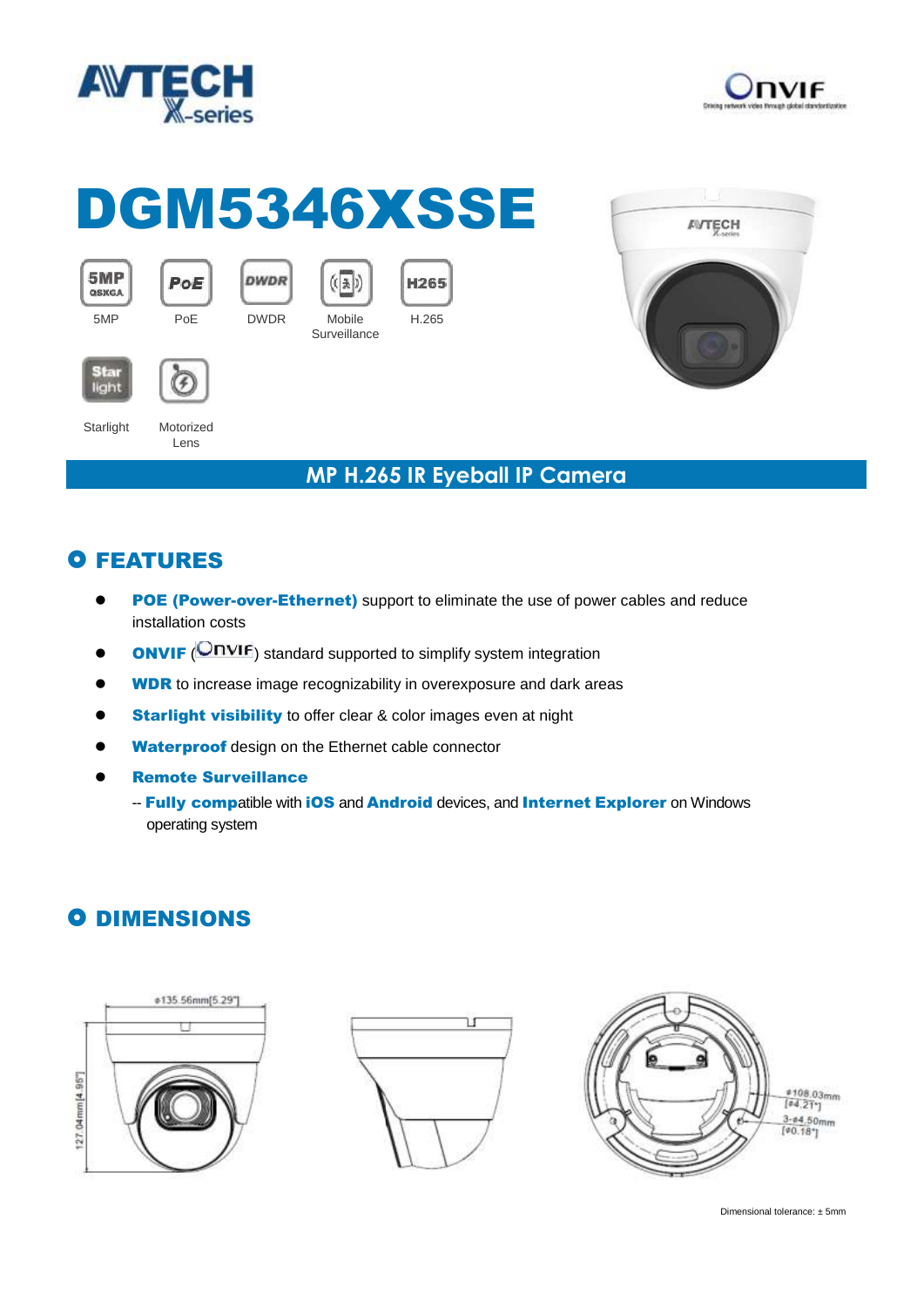



## **O SPECIFICATIONS\***

| <b>Network</b>                 |                                                                                                                                                                               |
|--------------------------------|-------------------------------------------------------------------------------------------------------------------------------------------------------------------------------|
| <b>LAN Port</b>                | <b>YES</b>                                                                                                                                                                    |
| <b>LAN Speed</b>               | 10/100 Based-T Ethernet                                                                                                                                                       |
| <b>Supported Protocols</b>     | TCP/IP, HTTP, DHCP, DNS, DDNS, RTP/RTSP,<br>SMTP, NTP, UPnP, SNMP, HTTPS, FTP                                                                                                 |
| <b>ONVIF Compatible</b>        | YES (Profile S, Profile G, Profile T)                                                                                                                                         |
| Security                       | (1) Multiple user access levels with password<br>(2) IP address filtering<br>(3) Digest authentication                                                                        |
| Remote Access                  | Internet Explorer on Windows operating system                                                                                                                                 |
| <b>Video</b>                   |                                                                                                                                                                               |
| Network Compression            | H.265/H.264                                                                                                                                                                   |
| <b>Video Resolution</b>        | Main Stream : 5MP(2592*1944), 4MP(2592x1520), 3MP(2304x1296), 1080P(1920x1080)<br>Sub Steam : 720P(1280x720), VGA(640x480), QVGA(320x240)<br>Mobile Stream : QVGA ) 320x240 ( |
| <b>Frame Rate</b>              | 50Hz: 50fps@2MP<br>60Hz: 60fps@2MP                                                                                                                                            |
| Video bit rate                 | 8Kbps ~ 8Mbps                                                                                                                                                                 |
| Multiple Video Streaming       | Triple Stream (Main / Sub / Mobile)                                                                                                                                           |
| Bitrate control method         | CBR/VBR                                                                                                                                                                       |
| <b>General</b>                 |                                                                                                                                                                               |
| Image Sensor                   | 1/2.8" Progressive CMOS image sensor                                                                                                                                          |
| Min Illumination               | Color 0.002Lux @(F1.2,AGC ON)                                                                                                                                                 |
| <b>Shutter Speed</b>           | $1/5 \sim 1/20000$ sec                                                                                                                                                        |
| Lens                           | 2.7 ~ 13.5mm (Motorized) - F.1.83 (W) ~ 3.32(T)±5%                                                                                                                            |
| Viewing Angle                  | Horizontal: 31 ~102°, Vertical: 23 ~ 73°, Diagonal: 38 ~ 138°                                                                                                                 |
| SD storage                     | Micro SD slot, up to 256GB                                                                                                                                                    |
| IR Effective Distance**        | Up to 45 meters                                                                                                                                                               |
| IR Shift                       | IR cut filter with auto switch                                                                                                                                                |
| Video Analytics                | N/A                                                                                                                                                                           |
| <b>WDR</b>                     | 120 dB                                                                                                                                                                        |
| <b>BLC</b>                     | <b>YES</b>                                                                                                                                                                    |
| <b>ROI</b>                     | <b>YES</b>                                                                                                                                                                    |
| <b>Privacy Mask</b>            | <b>YES</b>                                                                                                                                                                    |
| <b>Digital Noise Reduction</b> | 3D DNR                                                                                                                                                                        |
| Image Settings                 | Flip, Rotation, Corridor mode, Saturation, Brightness, Contrast, Hue, Sharpness<br>adjustable                                                                                 |
| Audio                          | 1 input / 1 output (RCA)                                                                                                                                                      |
| Alarm Trigger                  | 1 input / 1 output                                                                                                                                                            |
| <b>Reset Button</b>            | <b>YES</b>                                                                                                                                                                    |
| POE                            | YES (IEEE 802.3af)                                                                                                                                                            |
| Weather-proof                  | <b>IP66</b>                                                                                                                                                                   |
| <b>Operating Temperature</b>   | -30°C $\sim$ 55°C                                                                                                                                                             |